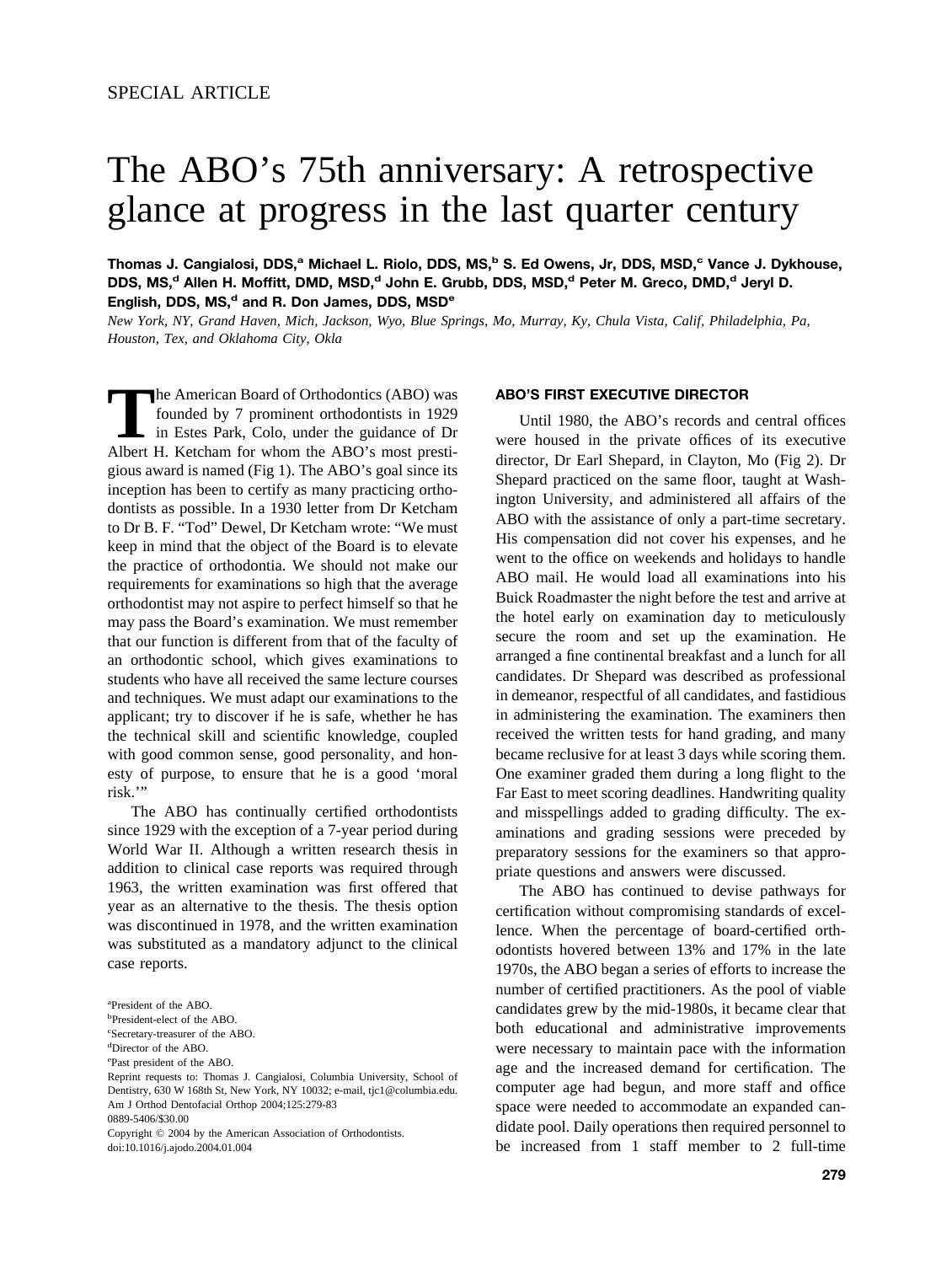<span id="page-1-0"></span>



**Fig 1.** ABO was founded in Estes Park, Colo, in July 1929 under direction of Dr Albert H. Ketcham (top), for whom ABO's most prestigious award was named, and (below, left to right) Drs Alfred P. Rogers, Martin Dewey, Abram Hoffman, Oren A. Oliver, B. Frank Gray, and Lloyd S. Lourie.

employees and a half-time employee. The ABO office was relocated to its present site in the American Association of Orthodontists (AAO) building in St Louis. The current office space occupies 1800 square feet—double that of the previous accommodations and is fully modernized.

### **COLLEGE OF DIPLOMATES OF THE ABO**

In 1979, the College of Diplomates of the ABO (CDABO) was formed, appropriately at the ABO's 50th anniversary. ABO directors involved themselves in the affairs of the CDABO, and the 2 groups became strong allies. That collaboration remains as the CDABO continues to serve as one of the most loyal advocates of the ABO and board certification. The CDABO supports the ABO through its mentorship programs, board preparatory courses, "Step Beyond" board certification information brochures, and university diplomate plaques.

# **GEORGE SELFRIDGE BECOMES ABO'S SECOND EXECUTIVE DIRECTOR**

In the mid-1980s, a search was begun to identify Dr Shepard's successor. It became clear that the ideal candidate was Dr George "Satch" Selfridge, a retired Navy admiral and dean emeritus of the Washington University School of Dental Medicine in St Louis [\(Fig](#page-2-0) [3\)](#page-2-0). Dr Selfridge, an innovative administrator, engineered some of the most significant ABO advances during his tenure from 1987 to 1997. This decade is referred to as the "Renaissance" because of the strides in logistical, administrative, and educational procedures under Dr Selfridge's guidance.

In addition to the facility expansion previously mentioned, many refinements involving the director's role in the ABO were accomplished during Dr Selfridge's tenure. The selection process for appointing a new director was standardized; it guaranteed geographic distribution from the constituent societies yet retained the ABO's prerogative of final selection. This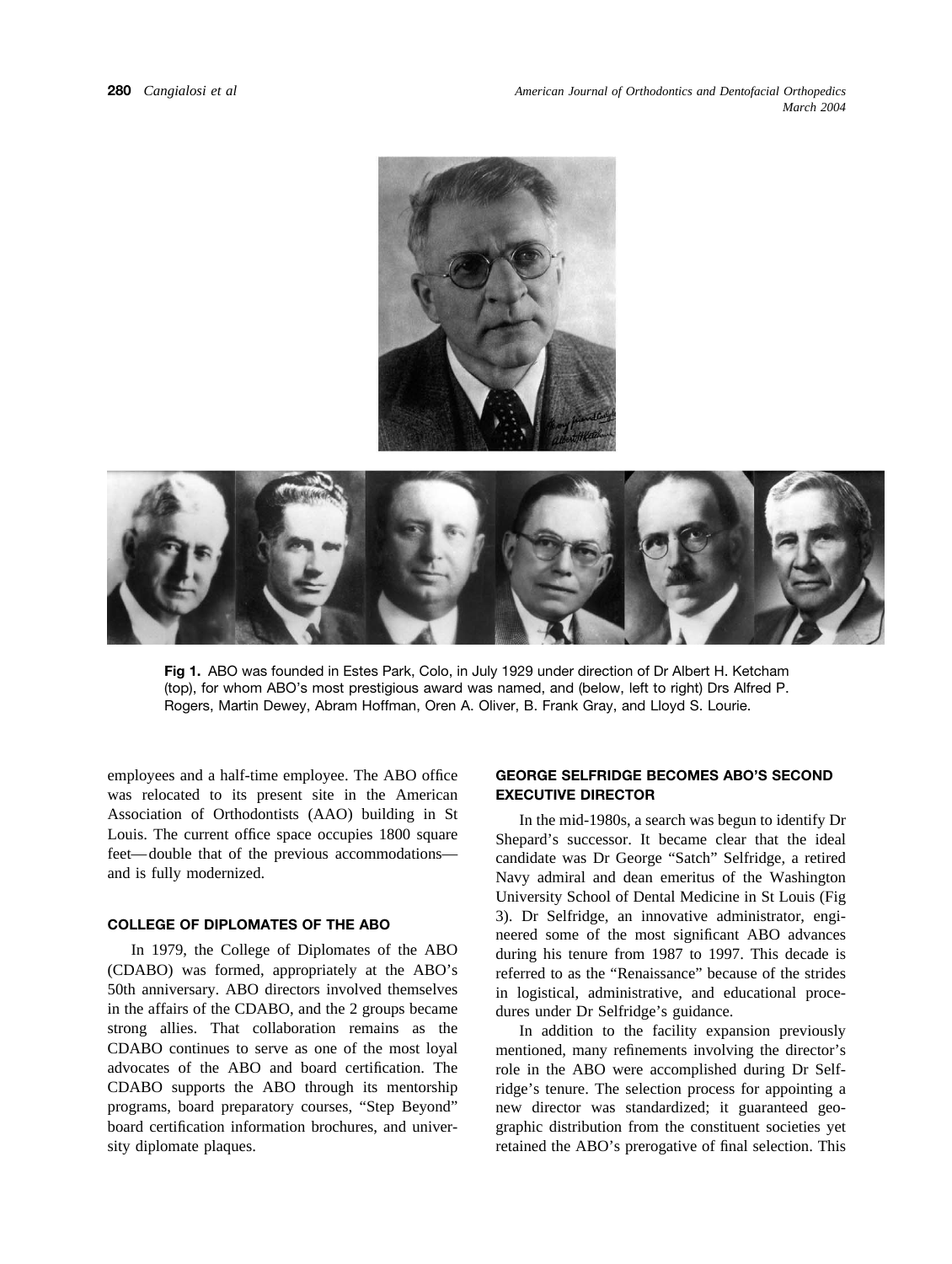<span id="page-2-0"></span>*American Journal of Orthodontics and Dentofacial Orthopedics Volume* 125, *Number* 3



was a logical protocol because of frequent and extended director interaction. Final nomination of a director by the ABO required approval of the AAO House of Delegates. A director's term was increased from 7 to 8 years, and the director was allowed to succeed to the Executive Committee of the ABO. Committee structure was redesigned in 1991 to meet time allocation for project requirements. Assigned responsibilities and ABO operation became director driven and staff managed.

#### **ABO CERTIFICATION PROCESS**

All candidates applying for ABO certification must comply with American Dental Association (ADA) and AAO educational policies. Preceptorship programs leading to orthodontic specialization were abolished by the ADA in 1969, and all specialty training programs subsequently required completion at an ADA-accredited institution of higher learning. In the early 1970s, the ABO invited all final-year residents to apply for ABO certification (Phase I) and complete the 8-hour didactic examination (Phase II). Successful completion of the Phase II requirement and graduation from an ADA-approved advanced dental program qualifies the candidate as board eligible and authorizes him or her to begin preparing for the final clinical portion of certification. This pathway was called the Prospective Board Applicant program and has been influential in increasing board certification. Over 90% of final-year residents have participated in Phase II examinations since 1995, and many program directors require enrollment of the Phase II examination upon completion of a candidate's residency. Furthermore, the written examination is currently recognized by all states that require specialty licensure as partial fulfillment for state specialty board requirements. It has also proven to be a useful tool for outcome assessments by advanced education program directors*.*



**Fig 2.** Dr Earl E. Shepard. **Fig 3.** Dr George "Satch" Selfridge.

In 1988, it was determined that the examination process required increased objectivity. Through the direct influence of Dr Selfridge, Dr Richard Diemer was retained as an educational consultant to the ABO and still remains in that position. Dr Diemer holds both a dental degree and a doctorate in higher education with expertise in tests and measurements. Coincidental with his appointment, a 10-year plan was developed to enhance objective testing techniques, develop software for examination analysis, and create a viable, referenced test bank that would meet board criteria for future Phase II written examinations. Within 5 years, the Phase II examination became totally objective, with 5 defined sections of computer-graded multiple-choice questions. An entire software package, including Par-Test, ParScore, and Big Step for test analysis, was implemented. This provided rapid assessments of grading results, a greater magnitude of score analysis, potential data for inquiries regarding a resident's performance, and question evaluation for test-bank requirements.

In the late 1990s, the Phase III examination also underwent a significant increase in objectivity. A unique system of consistent, reliable, and valid cast analysis was developed, including examiner calibration exercises conducted before every testing period. Candidates are now informed of cast analysis procedures to improve treatment quality and to self-evaluate cases submitted for examination.

In the early 1990s, during Dr Selfridge's tenure, a change in the image and demeanor of the ABO evolved from several perspectives. A public relations committee became extremely active and initiated an examination information book that is now an integral component of the ABO website and is constantly updated. It contains the official guidelines for the ABO examinations. This committee is also responsible for hundreds of press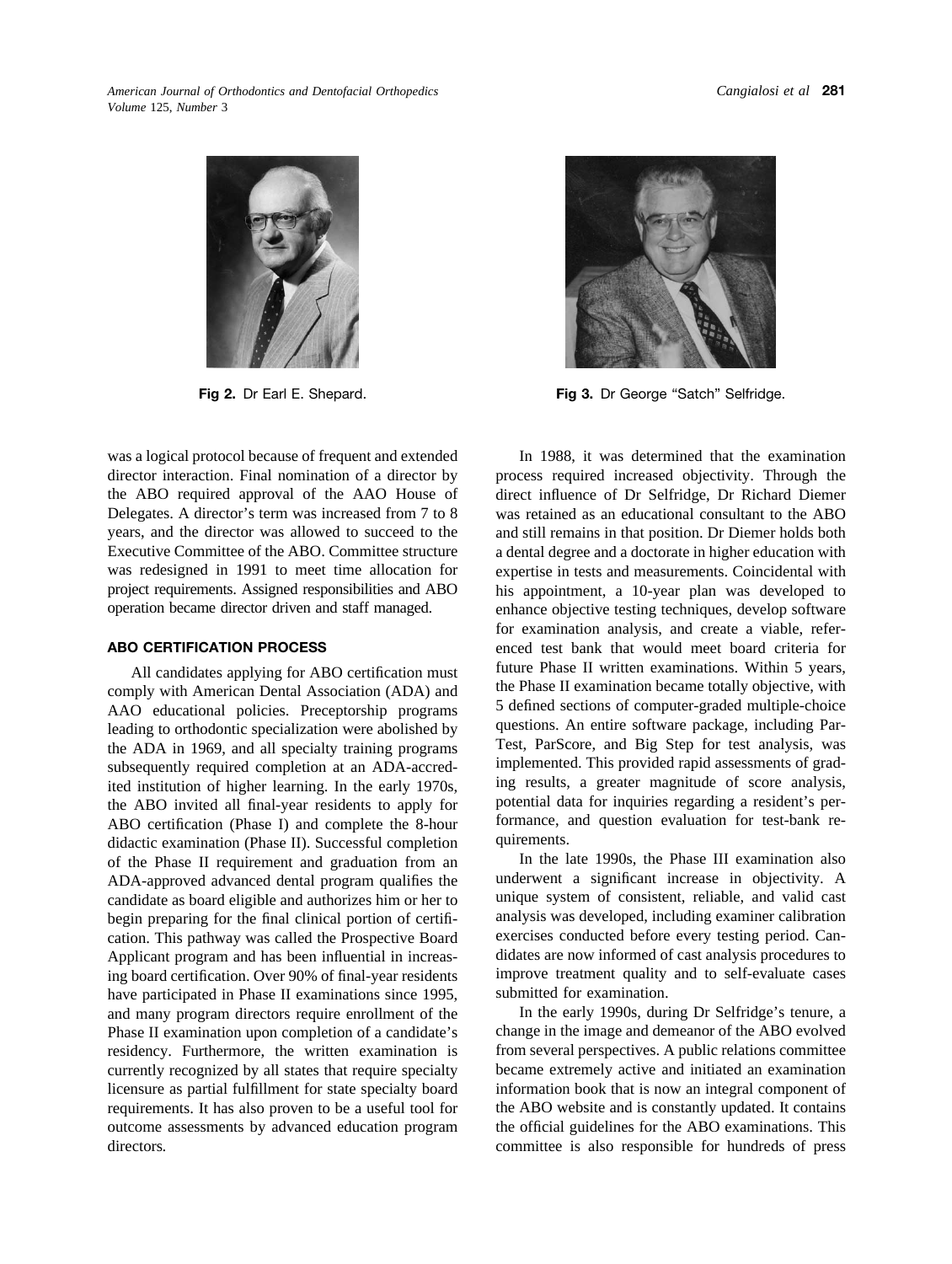releases and, with respect to the *American Journal of Orthodontics and Dentofacial Orthopedics*, provides editorial assistance to new diplomates whose cases have been proposed for publication as case reports. The committee also contributes to the "AAO Bulletin," "The CDABO Diplomate," and ADA and constituent society publications.

A system of conducting exit surveys immediately after the Phase III examination has also resulted in improvements in its format. Directors provide high visibility at the AAO Annual Sessions and CDABO and constituent society meetings, and are always available for a candidate's phone inquiries or internet communications. They also participate in the senior Graduate Orthodontic Resident's Program each summer. A standardized kit, developed in 1994 for all candidates participating in the Phase III examination, is available for purchase online with content information listed on the ABO website.

After many years of modifying certification requirements, the reduction from 15 to 10 cases and the elimination of a third set of records including the retention period simplified certification without compromising ABO standards.

In 1998, nondirector consultants were invited to assist in grading the increasing numbers of Phase III candidates. This practice continues, and the consultants are presently paired with a director during the examination sessions to maintain equity in the process. A consultant's tenure is only 3 years, but the consultants provide an additional perspective of the examination process and grading assistance. An in-house assessment of examiner performance is also conducted during the oral examination to their improve testing skills.

Although the written examination became more objective after the appointment of the educational consultant, the ABO again realized the need to increase objectivity of the Phase III case presentation and oral examinations. An objective grading system of cast analysis was therefore developed to grade casts with more objectivity. After 4 field tests from 1995 through 1999, the objective grading system was used for the first time at the February 1999 Phase III examination. Posttreatment casts and panoramic radiographs are assessed by using 8 parameters and a standardized measuring gauge. The ABO now supplies certification and recertification candidates with the gauge and a digital and written explanation of the grading system so that they can grade their cases before the examination. Development of this skill should encourage better treatment results for future patients.

# **FULL-TIME ORTHODONTIC EDUCATORS' CERTIFICATION PATHWAY**

To increase the number of orthodontic educators who are boarded, the ABO has developed an academician's certification pathway that enables the educator to use several cases that are under his or her supervision in the educator's training program. The prospective Option II Pathway that permits proactive identification of cases to qualify for ABO certification has also been adapted for the educator/academician and can decrease the time required for certification.

## **RECENT CHANGES IN THE BOARD CERTIFICATION PROCESS**

In 2001, the ABO provided a time-eligibility extension for applicants who had passed the ABO's written examination but had not completed the Phase III section. This program requires the applicant to complete only Sections II and IV of the written examination (clinical sections) to qualify for another 10 years of ABO eligibility. Another 1-time option will be offered in 2006 to allow a practicing orthodontist to complete Sections II through V of the written examination and display 10 cases from the conventional case categories without time limits on records production. Successful completion of this modified Phase II examination will provide 10-year eligibility for future case display.

#### **ABO WEBSITE**

In 2002, a new website was developed to give orthodontists, as well as the public, a source of examination requirements and pertinent additional information (www.americanboardortho.com). During the first 6 functional months of the website, 63% of the 245,200 contacts involved inquiries about locating boardcertified orthodontists. This is an astounding 41,000 inquiries per month and is a sound reason to pursue certification based on practice enhancement alone.

# **ABO DISCREPANCY INDEX**

To expand case availability and determine treatment complexity, the directors recently developed the Discrepancy Index. This instrument allows the candidate to bypass the traditional option of case categories to select Phase III cases based on treatment complexity rather than case category. The index was field tested between 1999 and 2003, and has become a viable option as of 2004.

#### **ABO RECERTIFICATION PROCESS**

Because virtually all medical and dental specialties award time-honored certificates, orthodontics was considered no exception. Beginning in 1998, all newly